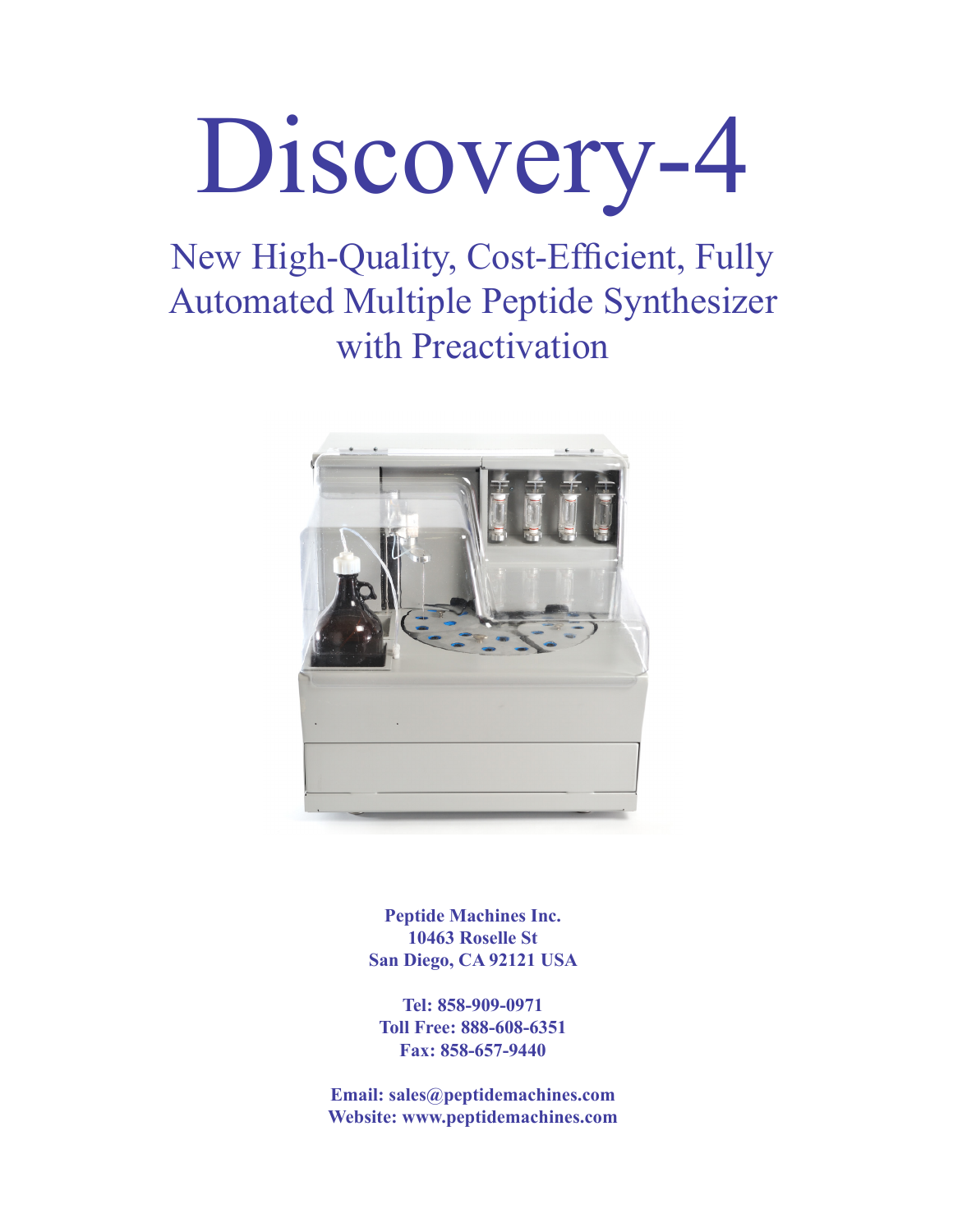Automated, patented 4-reactor peptide synthesizer that offers users the ability to produce multiple peptides simultaneously.

Compact tabletop model with fully ventilated hood.

Produces high quality peptides on any scale from 0.05 to 3.0 mmoles per reactor.

Utilizes common coupling reagents such as HBTU, HATU, PyBOP, DIC/HOBt, and bulk AA solutions with up to  $0.5$  mmol concentration.

Each reaction vessel has a dedicated pre-activation vessel for more efficient coupling.

No waste of any liquids, amino acids, solvents, or reagents by priming or any other method.

Use two to three times less solvent comparing to other synthesizers on the market.

Due to pre-activation, consistently produces uniform, high quality peptides from reactor to reactor and run to run even in single couple mode.

The patent pending unique liquid measuring device results in accurate and quick delivery every time. There is no need to hassle with calibration based on pressure, time, or set volume.



All reagents and solvents are delivered from the top of the reaction vessels.

Low volume vial allows accurate delivery of 0.2 - 5 ml unusual or isotopic amino acids without any loss.

Flexibility in sequence selection allows users to effortlessly import sequences from USB, select standard protocols, develop custom protocols, assign protocols to sequences, and sequences to reaction vessels.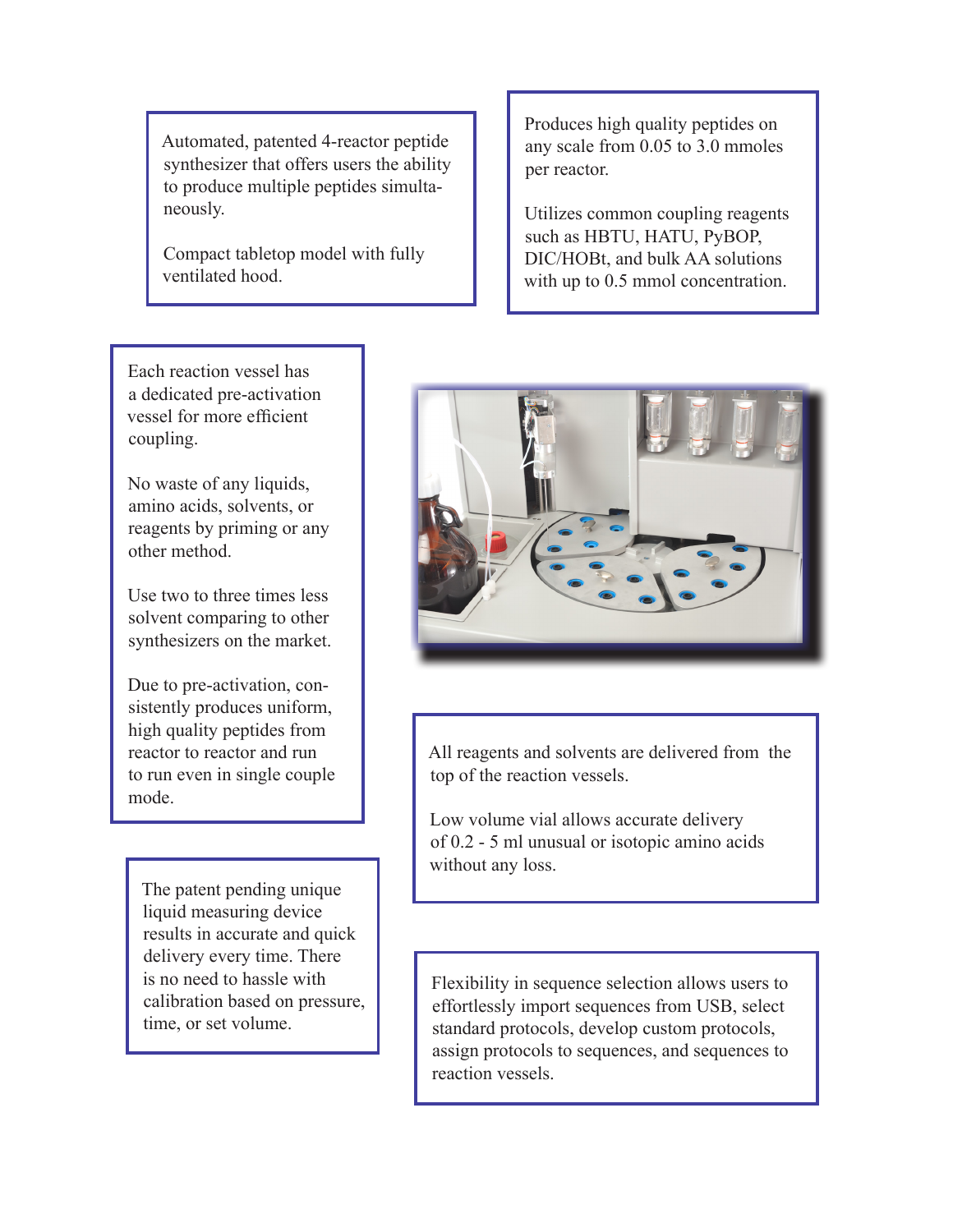

Utilizes 30, 60, or 100 ml glass reactors with removable filters.

Each reactor can run independently with different scales and protocols.

Non-stop operation with reaction vessels that can function independently, and the ability to add and remove sequences without interrupting instrument operations add to the ease of use.

| <b>Instrument Specifications</b> |                                                               |
|----------------------------------|---------------------------------------------------------------|
| <b>REACTION VESSELS</b>          | 30 ml, 60 ml, or 100 ml, glass                                |
| PRE-ACTIVATION VESSELS           | $50$ ml                                                       |
| <b>REAGENTS / SOLVENTS</b>       | $2 \times 1$ L, $1 \times 2$ L                                |
| AMINO ACID CONTAINERS            | $24 - 175$ ml                                                 |
| <b>WASTE CONTAINER</b>           | $1 - 20$ L                                                    |
| <b>MIXING</b>                    | Adjustable nitrogen bubbling                                  |
| <b>INSTRUMENT CONTROL</b>        | Windows base MS                                               |
| <b>POWER</b>                     | Variable from 100V / 60Hz to 240V / 50Hz                      |
| <b>DIMENSIONS</b>                | W 26 Inches (66 cm), D 28 Inches (71 cm), H 27 Inches (68 cm) |
| <b>WEIGHT</b>                    | 100 lbs.                                                      |
| <b>TEMPERATURE</b>               | Ambient                                                       |
|                                  |                                                               |